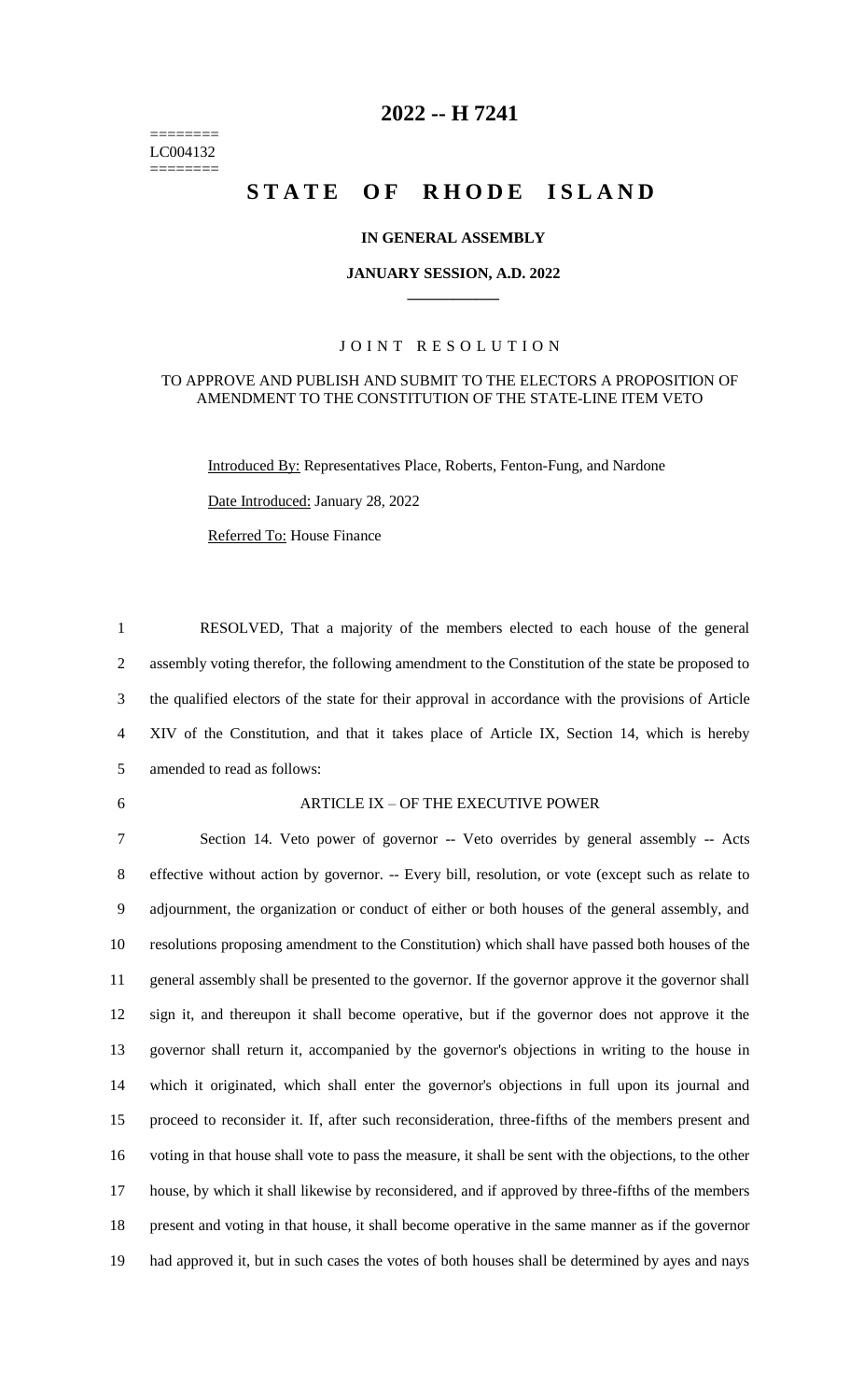and the names of the members voting for and against the measure shall be entered upon the journal of each house, respectively. If the measure shall not be returned by the governor within six days (Sundays excepted) after it shall have been presented to the governor the same shall become operative unless the general assembly, by adjournment, prevents its return, in which case it shall become operative unless transmitted by the governor nor to the secretary of state, with the governor's disapproval in writing within ten days after such adjournment.

- 
- 7 If any bill presented to the governor shall address appropriation of money, the governor 8 may:
- 

9 (a) Approve the bill in like manner as the passage of other bills set forth in this section; 10 (b) Reduce any sum or sums of money appropriated in the bill while approving other 11 portions of the bill, in which case the portions of the bill so approved by the governor shall 12 become law, and any revised sum or sums of money as reduced by the governor shall also 13 become law unless the general assembly repasses the original sum or sums according to the rules 14 and limitations prescribed in this section for the passage of other bills over the governor's veto, 15 provided that each sum of money so reduced by the governor shall be separately and individually 16 reconsidered by the general assembly; or 17 (c) Disapprove one or more items or parts of items of the bill (other than sum or sums of 18 money described in the immediately preceding paragraph (b) of this section), in which case any 19 portions of the bill so approved by the governor shall become law, and any item or part of an item 20 so disapproved by the governor shall not become law unless the general assembly repasses the 21 original version of the item or part of an item according to the rules and limitations prescribed in 22 this section for the passage of other bills over the governor's veto, provided: 23 (1) That each item or part of an item so disapproved by the governor shall be separately 24 and individually reconsidered by the general assembly; 25 (2) Further, that in approving the bill in part, the governor may not create: 26 (i) A new word by rejecting individual letters in the words; or 27 (ii) A new sentence by combining parts or two (2) or more sentences; and 28 (3) Further, that to the extent an item or part of an item disapproved by the governor 29 constitutes a condition, including, but not limited to, directing or restricting the use, of an 30 appropriated fund, the sum corresponding to the specific item of appropriated fund to which the 31 disapproved condition applies shall not be reduced but remain as part of the general appropriated 32 funds. 33 RESOLVED, That this amendment shall take the place of Section 14 of Article IX, in the 34 Constitution of the state; and be it further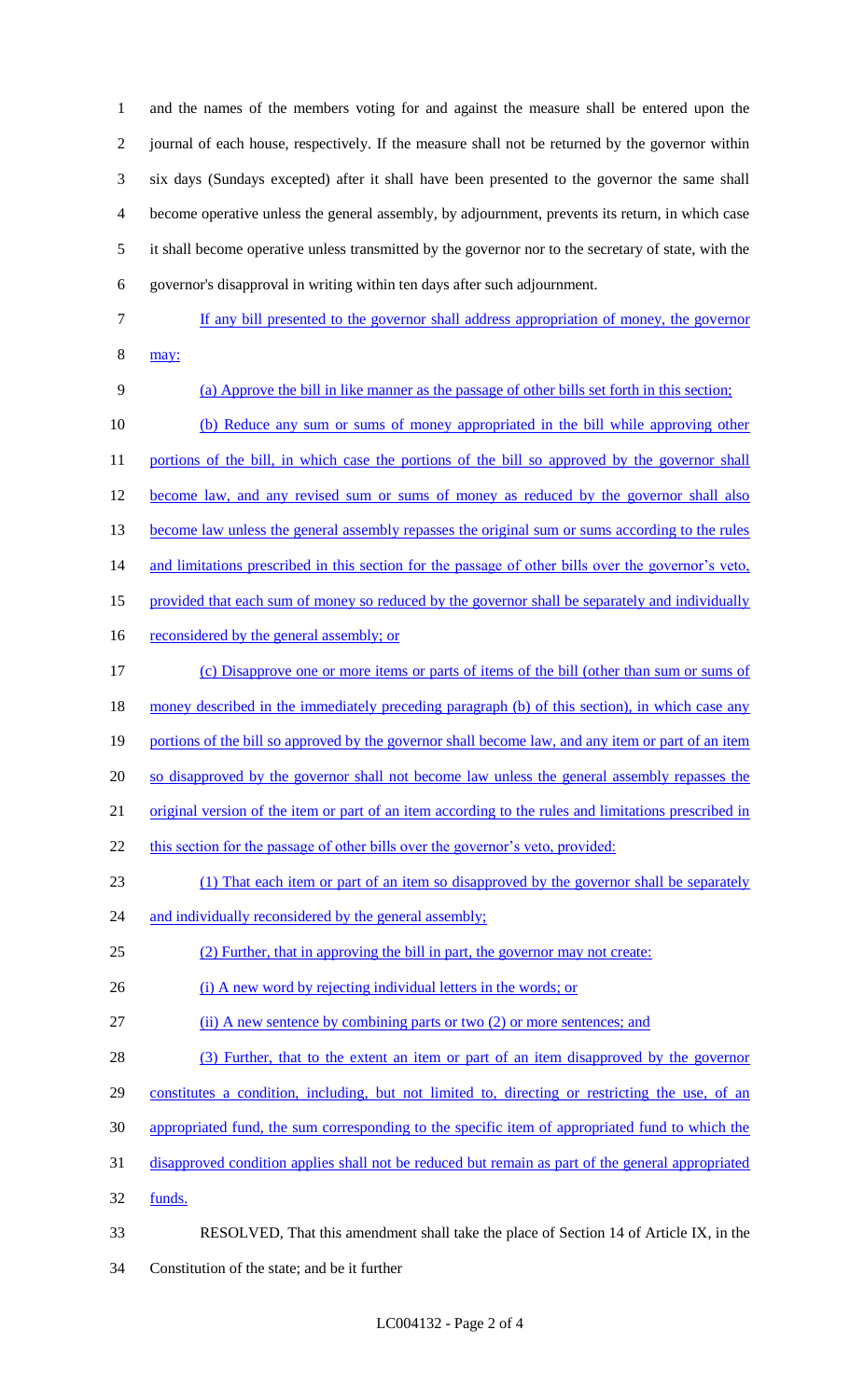RESOLVED, That the said proposition of amendment shall be submitted to the electors for their approval or rejection at the next statewide general election. The voting places in the several cities and towns shall be kept open during the hours required by law for voting therein for general officers of the state; and be it further

 RESOLVED, That the Secretary of State shall cause the said proposition amendment to be published as a part of this resolution in the newspapers of the state prior to the date of the said meetings of the said electors; and the said proposition shall be inserted in the warrants or notices to be issued previous to said meetings of the electors for the purpose of warning the town, ward, or district meetings, and said proposition shall be read by the town, ward, or district meetings to be held as aforesaid; and be it further

 RESOLVED, That the town, ward, and district meetings to be held as aforesaid shall be warned, and the list of voters shall be canvassed and made up, and the said town, ward, and district meetings shall be conducted in the same manner as now provided by law for the town, ward, and district meetings for the elections of general officers of the state.

#### ======== LC004132 ========